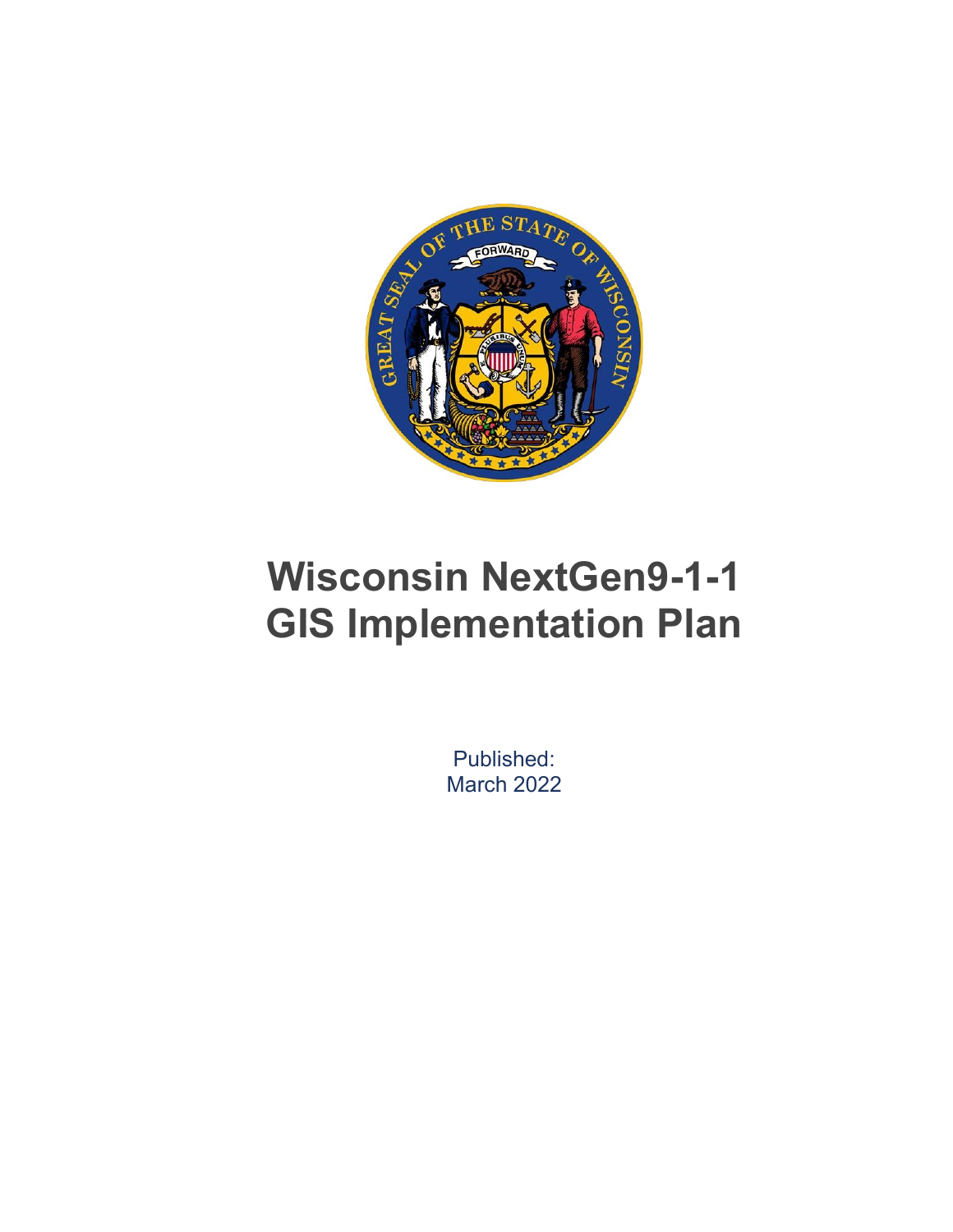# **Contents**

| Task 1: Implementation of a NG9-1-1 GIS Data Management System and Services  4                             |  |
|------------------------------------------------------------------------------------------------------------|--|
| Task 2: Acquire and distribute the NG9-1-1 GIS Requirements from the NGCS Provider5                        |  |
| Task 3: Develop and provide continuous NG9-1-1 GIS data model guidance, training, and technical assistance |  |
|                                                                                                            |  |
|                                                                                                            |  |
|                                                                                                            |  |
| Task 1: Migrate to the Wisconsin version of the NENA NG9-1-1 GIS Data Model or add mandatory and           |  |
|                                                                                                            |  |
|                                                                                                            |  |
| Task 3: Populate the mandatory and conditional fields with the appropriate attributes 10                   |  |
|                                                                                                            |  |
|                                                                                                            |  |
|                                                                                                            |  |
| Task 7: Quality control the GIS data to validate corrections and correct any critical errors found  12     |  |
|                                                                                                            |  |
|                                                                                                            |  |
|                                                                                                            |  |
|                                                                                                            |  |
|                                                                                                            |  |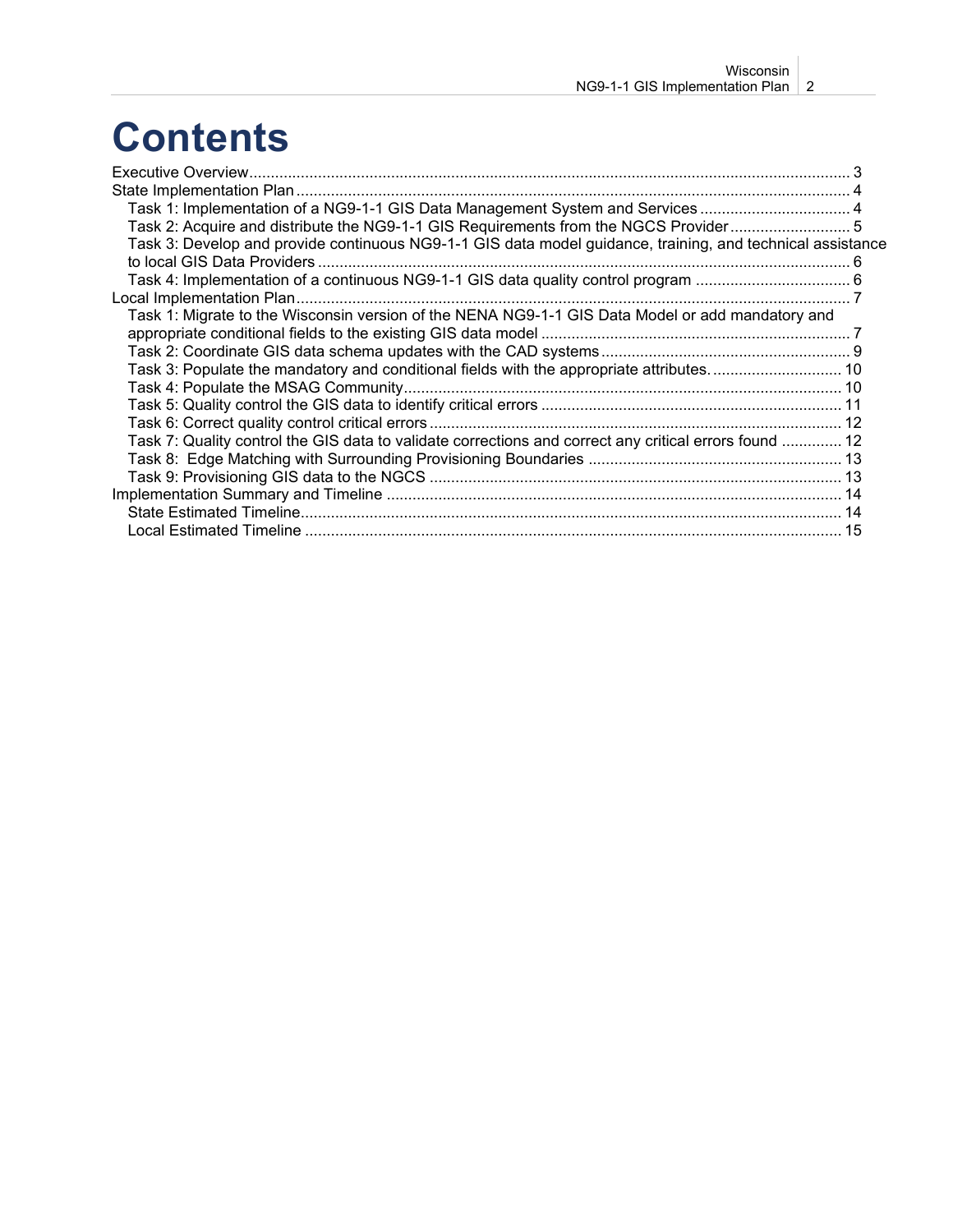# <span id="page-2-0"></span>**Executive Overview**

In a Next Generation 9-1-1 (NG9-1-1) environment GIS data is mission critical and utilized by the functional elements of a NG9-1-1 system to spatially route 9-1-1 calls to the appropriate Public Safety Answering Point (PSAP), validate the location of the caller, and accurately dispatch emergency services.

Prior to transitioning to a NG9-1-1 system local entities, regions and states must begin the preparation and remediation of the 9-1-1 GIS data to support NG9-1-1. This includes implementing GIS standards, determining and performing quality control to ensure all critical errors are resolved, and education of GIS data providers and 9-1-1 Authorities at all levels of government.

In preparation for the implementation of a NG9-1-1 system, the Wisconsin Department of Military Affairs contracted with GeoComm to:

- Develop Wisconsin NG9-1-1 GIS Data Standards and Best Practices<sup>1</sup>;
- Complete a GIS Gap Analysis of NG9-1-1 required datasets for the State of Wisconsin;
- Provide a comprehensive report based on the assessments performed<sup>2</sup>; and
- Provide a NG9-1-1 GIS Implementation Plan.

Based on the local GIS data sets assessment completed, the statewide GIS accuracy was **85.55%** for all errors identified and **97.75%** for only critical errors that must be resolved prior to transitioning to NG9-1-1 call routing and location validation. The goal for NG9-1-1 is for each GIS dataset to be critical error free.

To help achieve that goal, numerous NG9-1-1 GIS related recommendations were identified within the Final Report delivered in June 2021. The most important recommendations are:

- **Continual Coordination between 9-1-1 and GIS Personnel** | Continue to provide education and outreach to the 9-1-1 Authorities, Addressing Authorities, and the GIS Data Providers throughout Wisconsin to ensure coordination continues between all entities to improve the NG9- 1-1 GIS data sets.
- **Procure NG9-1-1 GIS Data Management Services** | Acquire NG9-1-1 GIS data management services to support DMA with the transition to, implementation and continued support of the Wisconsin NG9-1-1 system; Assess the impact an additional contract at DMA will have on existing staff and determine if additional staff or a partnership with another agency with GIS staff would be required to assist in the management of the NG9-1-1 GIS Data Management Services.
- **Provide Assistance in Populating the MSAG Community Attributes** | Provide assistance to populate the MSAG Community values and encourage counties to participate in the project. Currently in progress for 20 counties.
- **Secure NG9-1-1 Core Service Provider Specific Information and Distribute**:
	- o Service URNs and URIs
	- $\circ$  Standardization of Non-Standard USPS Post Types & Street Names in the Legacy Databases
	- o Coordinate on a dual street name convention
	- o Feasibility of Implementing a GIS Derived MSAG
	- o Determine Quality Control Exceptions

<sup>1</sup> **2020 Wisconsin NG9-1-1 GIS Data Standard & Best Practices**: [https://oec.wi.gov/wp-](https://oec.wi.gov/wp-content/library/2020/WI_NG911_GIS_Data_Standard_and_Best_Practices_FINAL.pdf)

[content/library/2020/WI\\_NG911\\_GIS\\_Data\\_Standard\\_and\\_Best\\_Practices\\_FINAL.pdf](https://oec.wi.gov/wp-content/library/2020/WI_NG911_GIS_Data_Standard_and_Best_Practices_FINAL.pdf) <sup>2</sup> **2021 Wisconsin NG9-1-1 GIS Gap Analysis Final Report**: [https://oec.wi.gov/wp-content/library/2021/WI-](https://oec.wi.gov/wp-content/library/2021/WI-NG911-GIS-Data-Analysis-Project-Final-Report-6-2021_Public.pdf?_t=1624374685)[NG911-GIS-Data-Analysis-Project-Final-Report-6-2021\\_Public.pdf?\\_t=1624374685](https://oec.wi.gov/wp-content/library/2021/WI-NG911-GIS-Data-Analysis-Project-Final-Report-6-2021_Public.pdf?_t=1624374685)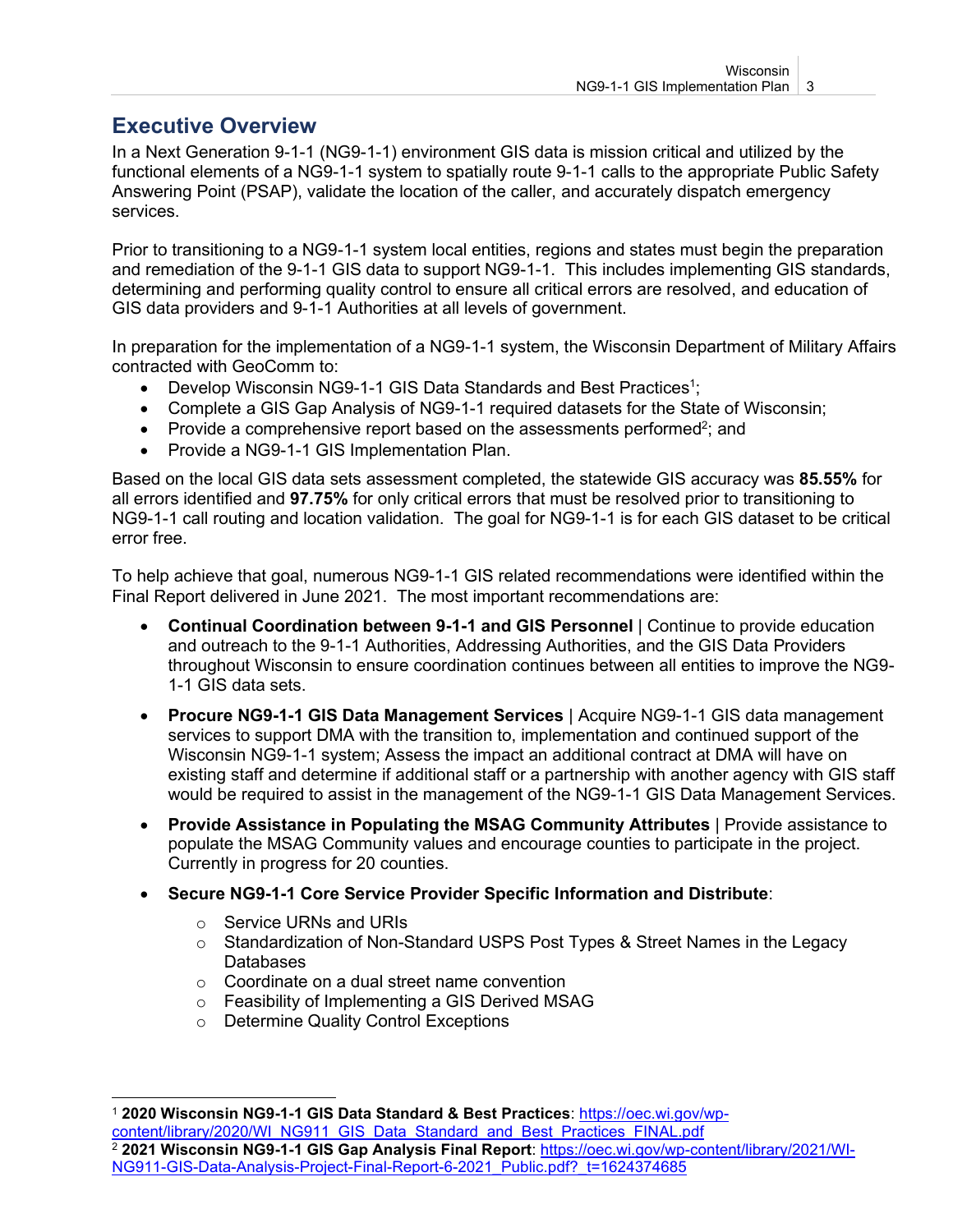- **Continue Work with the FGDC on Grid Address Parsing** | Continue working with FGDC to resolve the Wisconsin examples used for addressing prefixes and work with NENA to ensure that all NENA examples are updated to reflect what is officially utilized in Wisconsin.
- **Prepare the GIS data for NG9-1-1**:
	- o Add and Populate NG9-1-1 Mandatory Fields & Attributes
	- o Correct Attributes that are Outside Domains
	- $\circ$  Add and Populate the Civic Location Data Exchange Format Street Name Fields
	- o Correct Gaps and Overlaps Identified in the Boundary Layers
	- o Correct Road Centerline Specific Critical Errors
	- o Align the Legacy Databases and GIS Data
- **Implement an Effective and Efficient State Extract – Transform – Load Process** | Next Generation 9-1-1 Unique ID Creation; Auto Population of Field Values within the System

Implementation of NG9-1-1 and preparing GIS data for NG9-1-1 is a lengthy process that will occur over a significant period of time. The suggested Implementation Plan within this document is based on the current accuracy of the GIS data, GeoComm's experience with implementing NG9-1-1 GIS data, and items discovered during the GIS Gap Analysis Project.

The implementation plan below is divided into two sections, state and local. The division is to provide guidance to local jurisdictions and PSAPs to begin the work necessary to transition to NG9-1-1 while allowing the state time to implement the supporting tasks which require a longer implementation period.

# <span id="page-3-0"></span>**State Implementation Plan**

The suggested state Implementation Plan is divided into four (4) tasks, each containing multiple steps to accomplish the tasks along with target dates of completion. The tasks are:

- Task 1: Implementation of a NG9-1-1 GIS Data Management System
- Task 2: Acquire and distribute the NG9-1-1 GIS Requirements from the NGCS Provider
- Task 3: Develop and provide continuous NG9-1-1 GIS data model training and guidance to GIS Data Providers
- Task 4: Implementation of a continuous NG9-1-1 GIS data quality control program

The timeline provided below is the average time it would take to complete each step identified.

## <span id="page-3-1"></span>**Task 1: Implementation of a NG9-1-1 GIS Data Management System and Services**

**Step 1:** Determine the scope of work requirements of the NG9-1-1 GIS Data Management System and Services (30 to 60 days)

Requirements to be considered are:

- NG9-1-1 GIS project management support
- Quality control tools and processes
- Extract, transform and load (ETL) processes
- Development of NG9-1-1 GIS data layers, as needed
- Auto population of attributes (e.g., NG Unique ID, Country, Service URI, etc.)
- Aggregated statewide NG9-1-1 geodatabase
- NG9-1-1 GIS training, at least yearly
- Yearly updates to the Wisconsin NG9-1-1 GIS Standards and Best Practices documentation
- Maintenance of a statewide Provisioning Boundary, dependent on the NGCS requirements

**Step 2:** Determine the contracting requirements (e.g., RFP) for the system (30 to 60 days)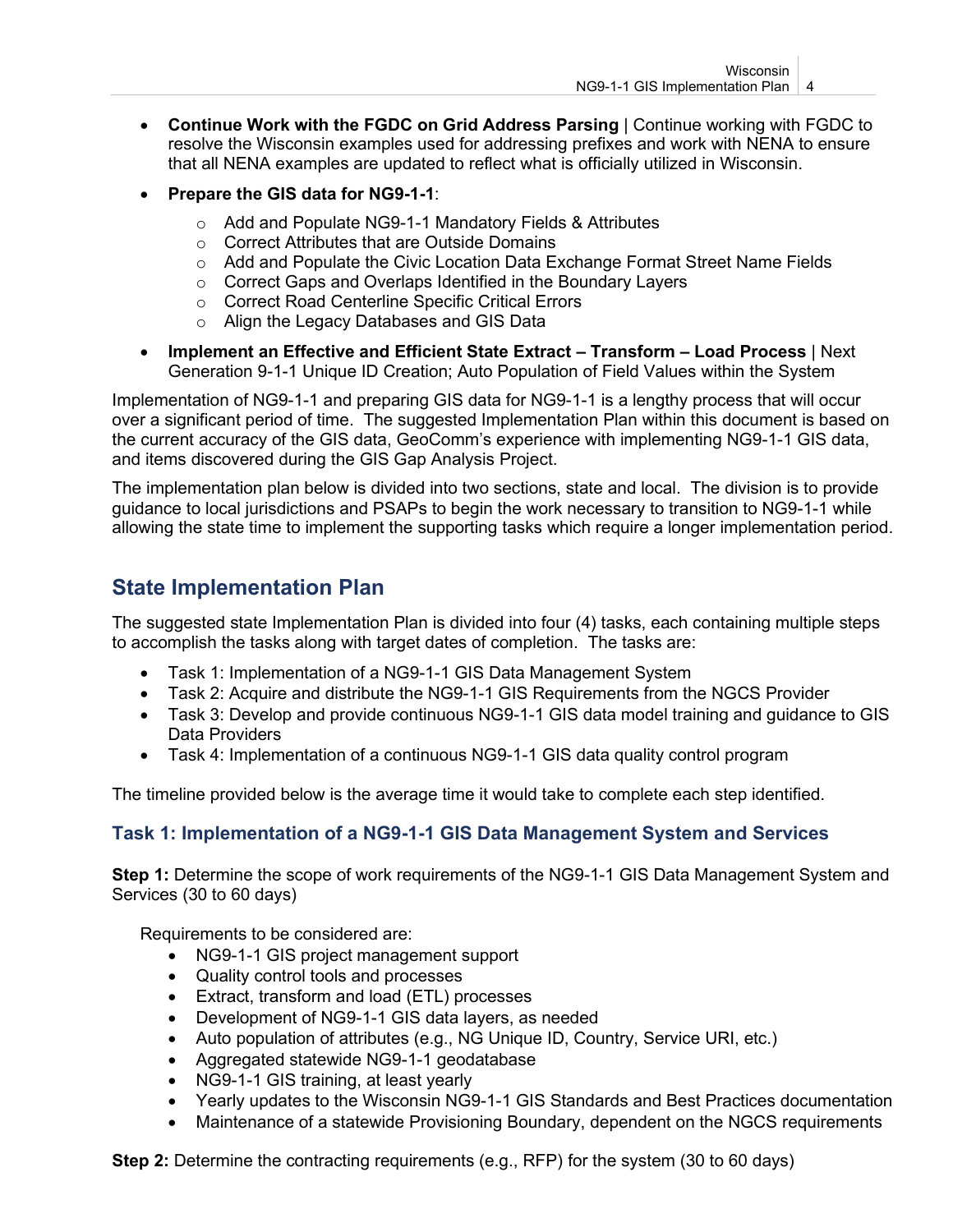**Step 3:** Select a partner or partners for the NG9-1-1 GIS Data management System and Services (60 to 90 days)

**Step 4:** Implement the NG9-1-1 GIS Data Management System and Services (30 to 45 days)

**Step 5:** Onboard PSAPs to the NG9-1-1 GIS Data Management System and Services as approved locally (ongoing)

#### <span id="page-4-0"></span>**Task 2: Acquire and distribute the NG9-1-1 GIS Requirements from the NGCS Provider**

**Step 1:** Acquire the GIS requirements from the NGCS provider (30 to 60 days)

Requirements may include but are not limited to:

- GIS data model, if different than the NENA NG9-1-1 GIS data model
	- o Addition of concatenated Range fields to the Road Centerline and concatenated Address Number field to the Site/Structure Address Points
- GIS data attributes such as:
	- o MSAG Community
		- o ESN
		- o Service URIs
		- $\circ$  Service URNs, confirm which version of i3 is to be used and when any updates would take effect
- Process to update or automate conversion of non-standard post types (e.g., AV, LA)
- Process to update or automate conversion of abbreviated street names (e.g., WASH vs. WASHINGTON)
- Guidance on dual road names used within the street name field (e.g.,  $75^{TH}$  AVE COUNTY RD M)
- GIS derived MSAG
- Determine, in conjunction with the NG9-1-1 GIS Data Management provider, the NG9-1-1 GIS critical errors that must be remediated prior to upload into the NGCS
- Quality Control exceptions codes
- Guidance on grid addressing (e.g., W123)
- Provisioning Boundary requirements (single state boundary or individual PSAP boundaries)
- Synchronization of ALI and MSAG

**Step 2:** Prioritize NGCS GIS requirements for distribution and training to local GIS Data Providers (15 to 30 days)

**Step 3:** Coordinate with the NG9-1-1 GIS Data Management System and Services partner on items identified in Step 1 to be addressed (30 to 60 days)

Items included but not limited to:

- GIS data model
- Auto population of attributes such as Service URN and Service URI
- Quality Control exception codes
- Synchronization of ALI and MSAG to Road Centerline and Site/Structure Address Points using grid addressing

**Step 4:** Update the WI NG9-1-1 GIS Data Standard and Best Practices document to include the items identified in Step 1.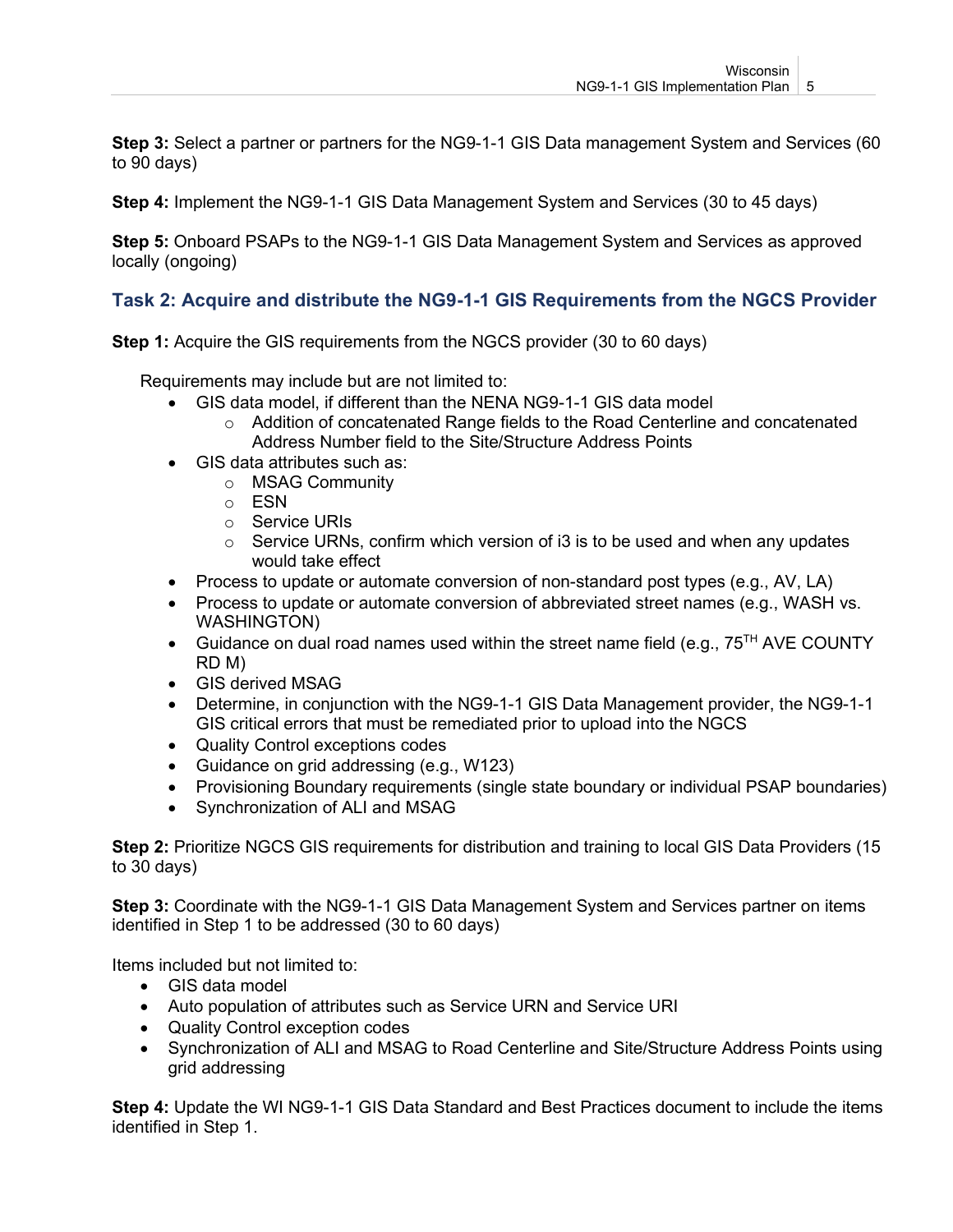**Step 5:** Develop guidance and other tools for local GIS Data Providers in conjunction with the NGCS provider and GIS Data Management provider (30 to 60 days)

**Step 6:** Communicate requirements to local GIS Data Providers (15 to 30 days)

## <span id="page-5-0"></span>**Task 3: Develop and provide continuous NG9-1-1 GIS data model guidance, training, and technical assistance to local GIS Data Providers**

**Step 1:** Determine ongoing topics needing to be covered in the NG9-1-1 GIS guidance, training, and technical assistance (30 to 60 days)

Topics may include, but not limited to:

- WI NG9-1-1 GIS Data Model and Best Practices Document
- NENA NG9-1-1 GIS Standards and Informational Documents
- NG9-1-1 GIS data critical error corrections
- GIS to ALI/MSAG synchronization
- Conversion of Legacy Street Name attributes to Fully Spelled Out attribution
- Conversion of single GIS fields (e.g., Address Number containing Prefix or Suffix values) to parsed GIS fields
- Other topics discovered during implementation

**Step 2:** Develop NG9-1-1 guidance in various formats including, but not limited to, documentation, step-by-step instructions and educational videos, based on topics identified in Step 1 (30 to 60 days)

**Step 3:** Develop NG9-1-1 training based on Steps 1 and 2 (30 to 60 days)

**Step 4:** Determine the number of training sessions and method of training, in-person and/or virtual (30 days)

**Step 5:** Deliver the NG9-1-1 GIS guidance and training to local GIS Data Providers and 9-1-1 Authorities, when appropriate (ongoing)

**Step 6:** Re-evaluate the training and guidance every six (6) months and make updates as needed (ongoing)

#### <span id="page-5-1"></span>**Task 4: Implementation of a continuous NG9-1-1 GIS data quality control program**

**Step 1:** Implement quality control checks to identify critical errors in the NG9-1-1 GIS data as determined in Task 1 (15 to 30 days)

**Step 2:** Develop quality control guidance for local GIS Data Providers on the correction of quality control errors identified and applicable exception codes (15 to 30 days)

**Step 3:** Determine the frequency of local GIS data submissions for quality control (15 to 30 days)

• More frequent submissions are during critical error resolution; once critical errors are resolved, a set frequency will be dependent on the number of changes within each local authoritative area. Typical submissions are weekly, monthly, or quarterly.

**Step 4:** Determine a method of reporting local GIS data submissions quality control results statewide (15 to 30 days)

**Step 5:** Monitor quality control to ensure local GIS data submissions are meeting requirements (ongoing)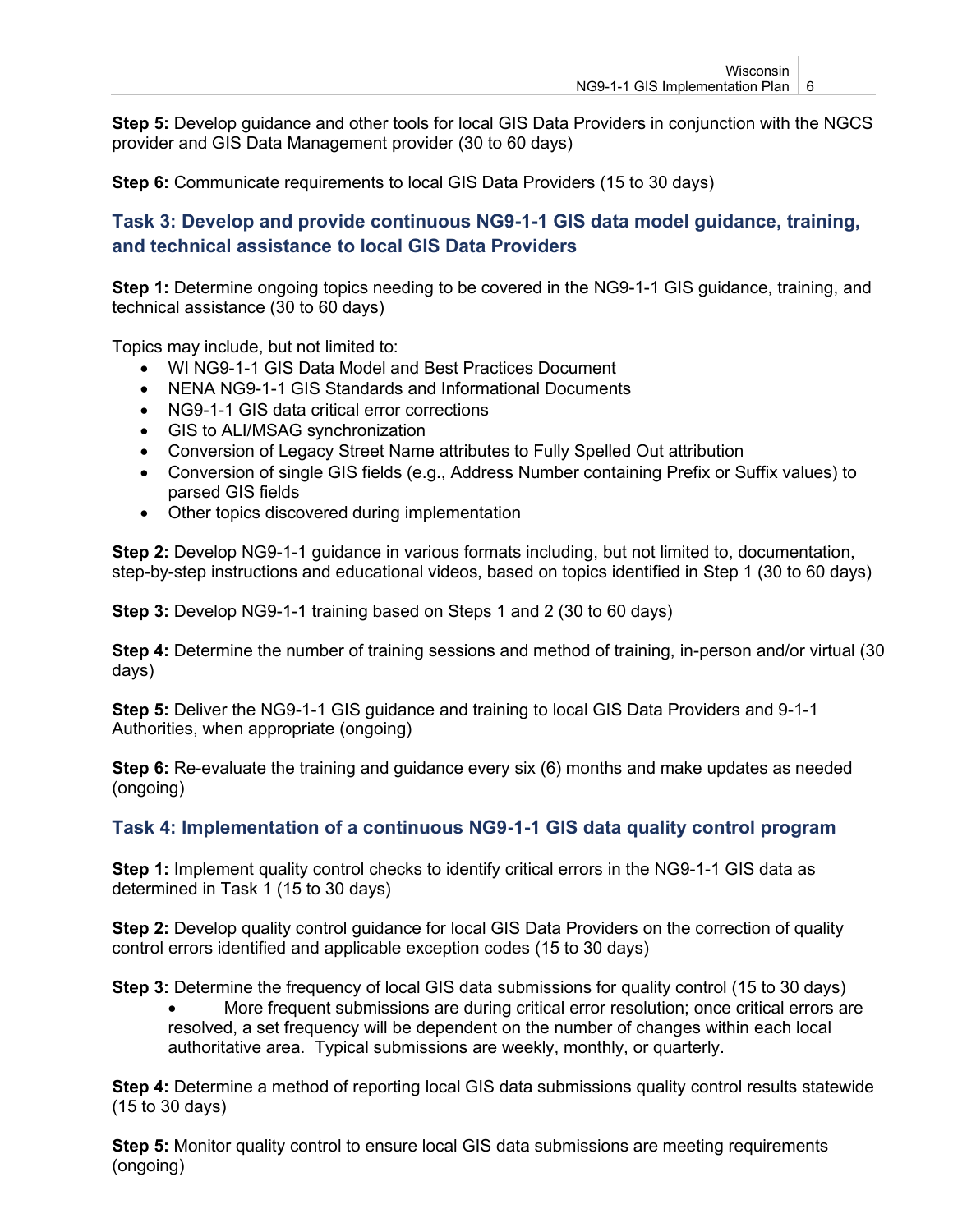# <span id="page-6-0"></span>**Local Implementation Plan**

The local implementation plan timeline is dependent on the resources available at each local entity and the number of critical errors identified in the quality control process.

The timeline provided below is the average time it would take to complete each step identified. The amount of time necessary to accomplish the following steps is dependent on several factors, including:

- The number of local or contracted staff dedicated to completing the step.
- The actual number of attributes and mandatory fields that need to be populated.
- The number and type of errors that need to be corrected.

## <span id="page-6-1"></span>**Task 1: Migrate to the Wisconsin version of the NENA NG9-1-1 GIS Data Model or add mandatory and appropriate conditional fields to the existing GIS data model**

Mandatory and conditional fields are listed at a high level below and can be found in the WI NG9-1-1 GIS Data Standard and Best Practices Document.

**Step 1:** Migrate to or add fields as required for NG9-1-1 call routing (15 to 30 days)

Mandatory (M) and Conditional (C) fields are as follows for each GIS data layer. If a Conditional field is not utilized at the local level, it is not required to be added and maintained locally. Fields that are in *italic bold* may be auto populated through an ETL (extract transform load) process; other fields may be auto populated (e.g., State Left, Right on Road Centerline) on a case-by-case basis.

The ETL process can be initiated at the local level and/or the state level when submitting to the NGCS.

Road Centerline:

- Road Centerline NENA Globally Unique ID (M)
- Left Address Number Prefix  $(C M)$ andatory where grid addressing exists)
- Right Address Number Prefix (C Mandatory where grid addressing exists)
- Left FROM Address (M)
- Left TO Address (M)
- Right FROM Address (M)
- Right TO Address (M)
- Combined Left FROM Address (M *required for the NG9-1-1 systems and the tie to the MSAG*)
- Combined Left TO Address (M *required for the NG9-1-1 systems and the tie to the MSAG*)
- Combined Right FROM Address (M *required for the NG9-1-1 systems and the tie to the MSAG*)
- Combined Right TO Address (M *required for the NG9-1-1 systems and the tie to the MSAG*)
- Street Name Pre Modifier (C)
- Street Name Pre Directional (C)
- Street Name Pre Type (C)
- Street Name Pre Type Separator (C)
- Street Name (M)
- Street Name Post Type (C)
- Street Name Post Directional (C)
- Street Name Post Modifier (C)
- Full Street Name (M)
- Legacy Street Name Pre Directional (C *Mandatory for transition*)
- Legacy Street Name (C *Mandatory for transition*)
- Legacy Street Name Post Type (C *Mandatory for transition*)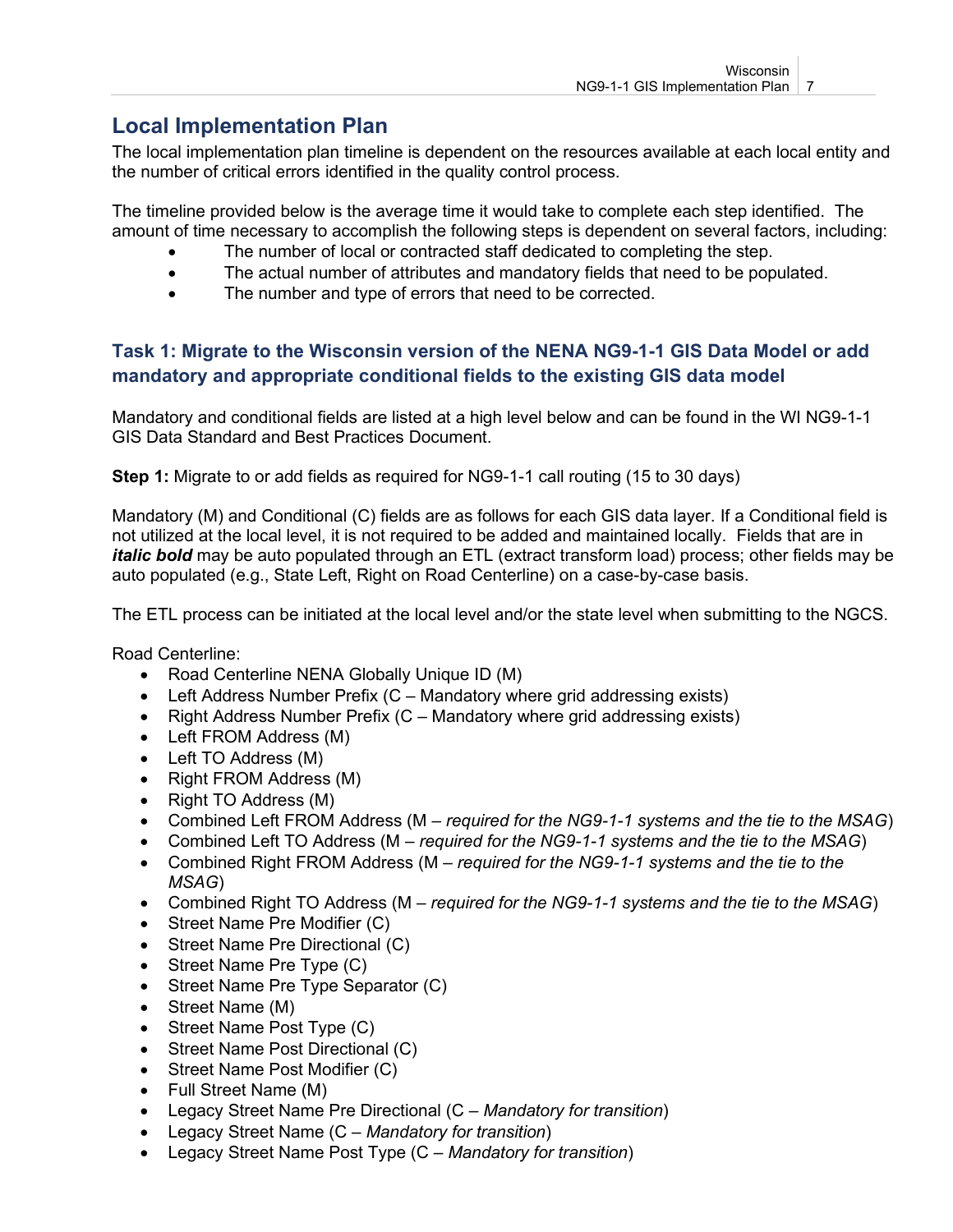- Legacy Street Name Post Directional (C *Mandatory for transition*)
- *Country Left (M)*
- *Country Right (M)*
- State Left (M)
- State Right (M)
- County Left (M)
- County Right (M)
- Incorporated Municipality Left (M)
- Incorporated Municipality Right (M)
- Date Updated (M)
- *Discrepancy Agency ID (M)*
- Parity Left (M)
- Parity Right (M)
- $\bullet$  ESN Left  $(C)$
- ESN Right (C)
- MSAG Community Name Left (C *Mandatory for transition*)
- MSAG Community Name Right (C *Mandatory for transition*)

Site/Structure Address Point:

- Site NENA Globally Unique ID (M)
- Address Number Prefix (C *Mandatory where grid addressing exists*)
- Address Number (C)
- Address Number Suffix (C)
- Combined Address Number (C *Mandatory for the NG9-1-1 systems and the tie to the ALI*)
- Complete Landmark (C *only Mandatory when no address number exists*)
- Mile Post (C)
- Street Name Pre Modifier (C)
- Street Name Pre Directional (C)
- Street Name Pre Type (C)
- Street Name Pre Type Separator (C)
- Street Name (C)
- Street Name Post Type (C)
- Street Name Post Directional (C)
- Street Name Post Modifier (C)
- Full Street Name (M)
- Legacy Street Name Pre Directional (C *Mandatory for transition*)
- Legacy Street Name (C *Mandatory for transition*)
- Legacy Street Name Post Type (C *Mandatory for transition*)
- Legacy Street Name Post Directional (C *Mandatory for transition*)
- *Country (M)*
- *State (M)*
- County (M)
- Incorporated Municipality Left (M)
- Date Updated (M)
- *Discrepancy Agency ID (M)*
- $\bullet$  ESN (C)
- MSAG Community (C *Mandatory for transition*)

#### PSAP Boundary:

- Emergency Service Boundary NENA Globally Unique ID (M)
- Agency ID (M)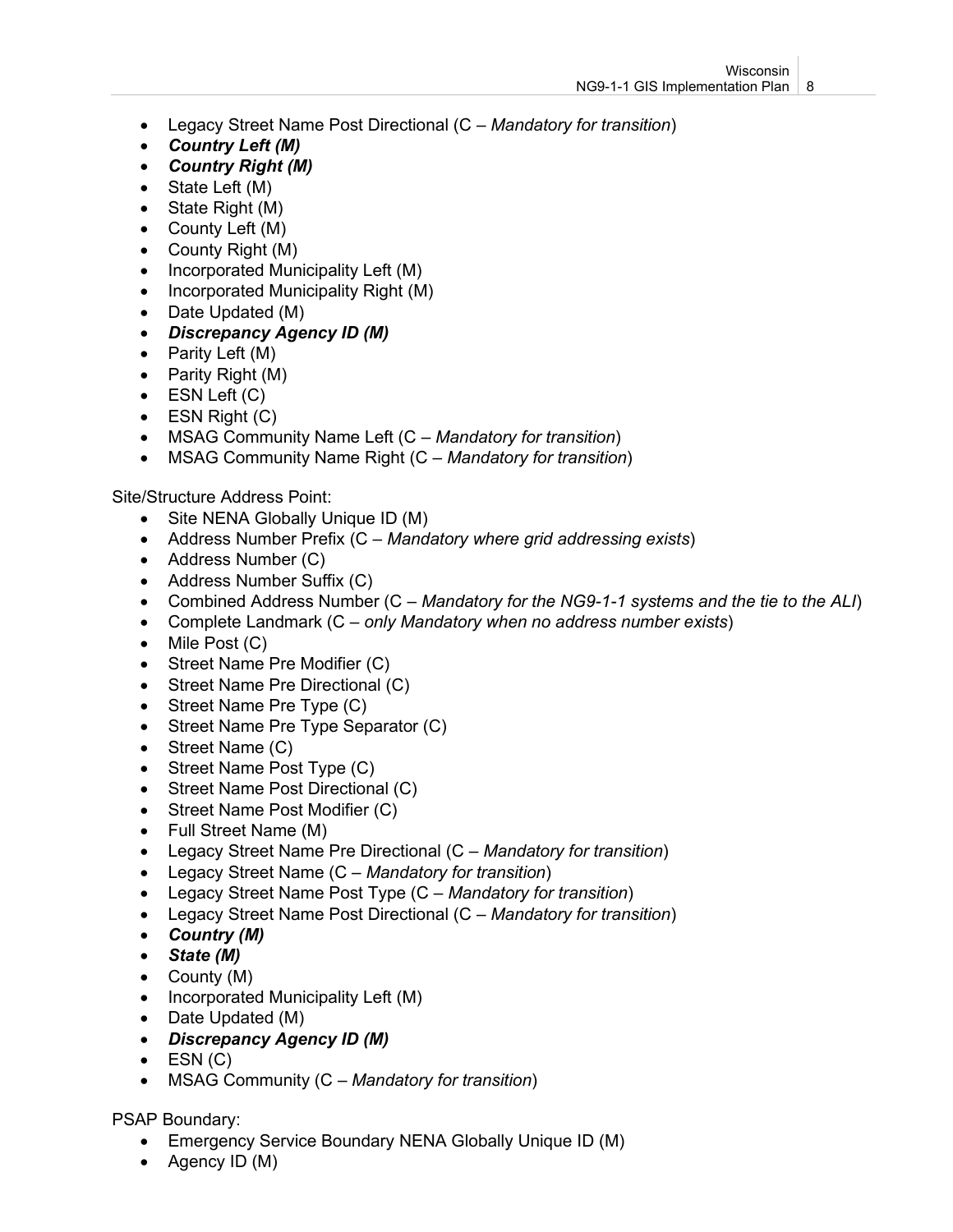- *Service URI (M – provided by NGCS provider)*
- *Service URN (M)*
- Agency vCard URI (M *but treated as Optional at the current time*)
- Display Name (M)
- Date Updated (M)
- *Discrepancy Agency ID (M)*

**Step 2:** Create and/or update the other Required NENA GIS data layers, not required by the NGCS Provider for NG9-1-1 call routing.

In order to maintain interoperability with the existing E911 system the display name of these layers should be compared to the ESN ELT (English Language Translation) maintained by the existing E911 service provider. These are not required to match but may be useful in determining where the First Responder information should be placed (Fire or EMS display name).

In some jurisdictions a single layer can be used to satisfy two or more Emergency Service Boundaries. It is not mandatory to maintain separate Emergency Service Boundary layers for NG911 only as an ETL process can be used to translate to many layers.

Emergency Service Boundaries (EMS, Fire, Law):

- Emergency Service Boundary NENA Globally Unique ID (M)
- State (M)
- Agency ID (M)
- **Service URI (M – provided by NGCS provider)**
- **Service URN (M)**
- Agency vCard URI (M *but treated as Optional at the current time*)
- Display Name (M)
- Date Updated (M)
- Discrepancy Agency ID (M)

#### <span id="page-8-0"></span>**Task 2: Coordinate GIS data schema updates with the CAD systems**

The GIS data schema required for CAD systems may or may not align with the NG9-1-1 GIS data model. In cases where the systems do not align or a PSAP is not able to update the CAD system to utilize the NG9-1-1 GIS data model, additional fields needed to support the CAD system can and should be present. NG9-1-1 systems will disregard any fields that are present, but not needed.

**Step 1:** Contact the CAD system provider to set-up a call to determine if the system can utilize the NG9-1-1 GIS data model or if the current data model is required. (1 day)

 $\bullet$  In situations where the current CAD data model is required, steps  $2 - 4$  will not be applicable. This is not typical and additional fields should not cause issues.

**Step 2:** Coordinate with the CAD system provider on the steps needed to implement the NG9-1-1 GIS data model, where appropriate (1 week)

**Step 3:** Coordinate with the CAD system provider to implement the NG9-1-1 GIS data model, where appropriate (2 weeks)

**Step 4:** Test the CAD system with the newly implemented NG9-1-1 GIS data model, where appropriate (1 day)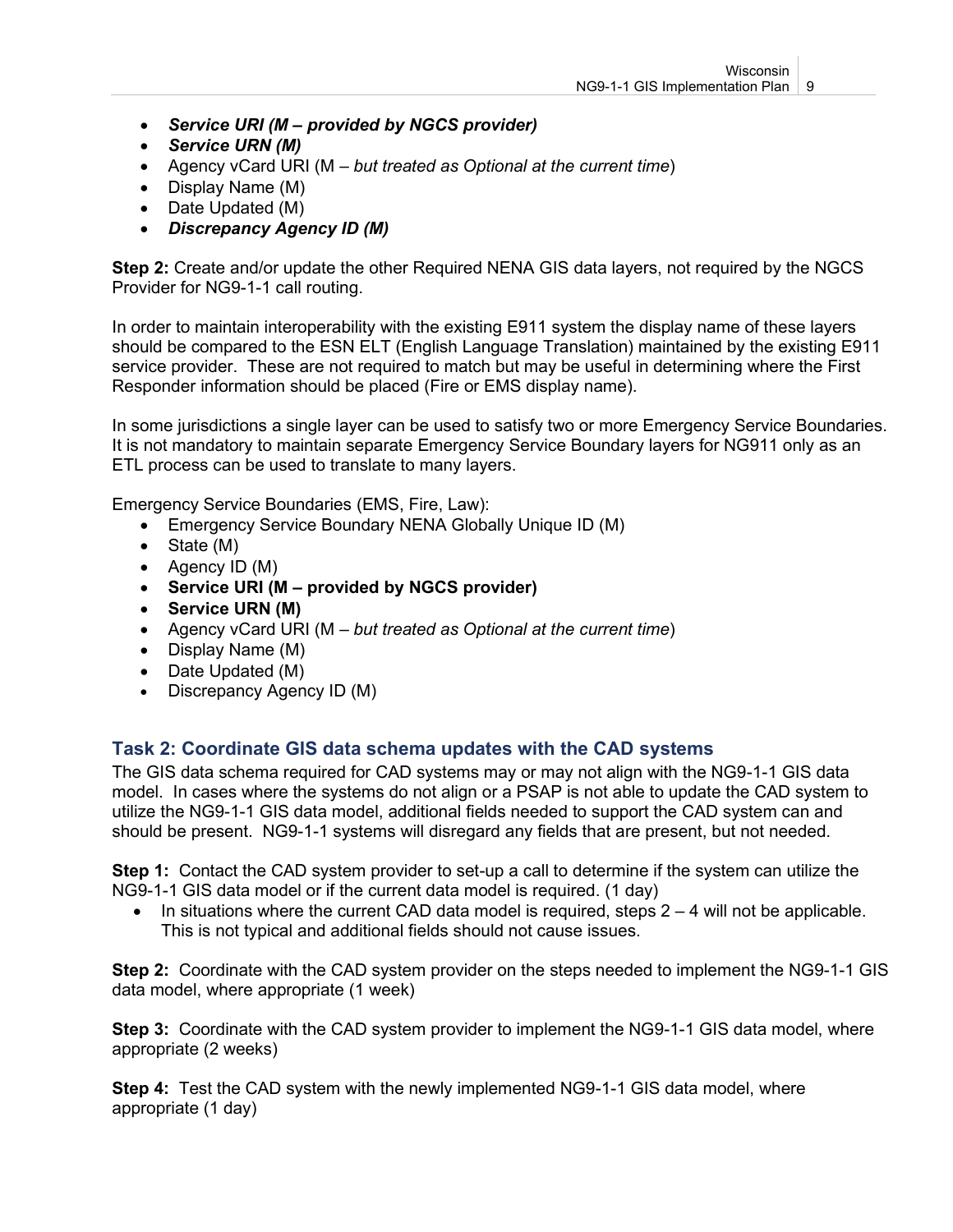#### <span id="page-9-0"></span>**Task 3: Populate the mandatory and conditional fields with the appropriate attributes.**

Attribution of the fields is dependent on the number and complexity of the fields. Steps 1 – 3 should take less than a day each, whereas population of the MSAG Community values may take up to 45 days. The WI NG9-1-1 GIS Data Standard and Best Practices document should be referenced to determine which mandatory and conditional fields need to be added and populated and guidance on the values.

**Step 1:** Populate all fields containing single values such as Country, State, County, etc. (1 day) NOTE: If an ETL (extract transform load) process is provided at a statewide level some of these values may be auto populated such as Country and State. Other attributes like County will have to be locally populated as the values may be different on borders.

**Step 2:** Populate the NG Unique IDs (1 day)

**Step 3:** If a single text Address Number was originally present in the Site/Structure Address Points, populate the added Address Number Prefix, Address Number and Address Number Suffix fields from Task 1 utilizing values present in the text Address Number field. (1 day)

Step 3a: Add, if not already present, a combined Address Number field and populate it with the combined values in the Address Number Prefix, Address Number and Address Number Suffix fields. The values in this field are necessary for the match between the ALI to the Site/Structure Address Points. IMPORTANT: The values in this field must be identical to the house number field in the ALI. (1 day)

**Step 4:** If only text range fields are present in the Road Centerline, then add and populate the following fields based on the existing range data (1 day):

- Left Address Number Prefix
- Right Address Number Prefix
- Left FROM Address
- Left TO Address
- Right FROM Address
- Right TO Address

**Step4a:** Add, if not present, combined range fields (prefix and range) in the Road Centerline. (1 day)

Suggested field names:

- o CFromAddrL
- o CToAddrL
- o CFromAddrR
- o CToAddrR

**Step 5:** Populate the fully spelled out (CLDXF) fields utilizing the legacy street name fields (10 to 15 days)

<span id="page-9-1"></span>**Step 6:** Populate all other mandatory and conditional fields not already populated (15 to 45 days)

#### **Task 4: Populate the MSAG Community**

Task 4 is only required if the MSAG Community are not already present in the Road Centerline and Site/Structure Address Point layers.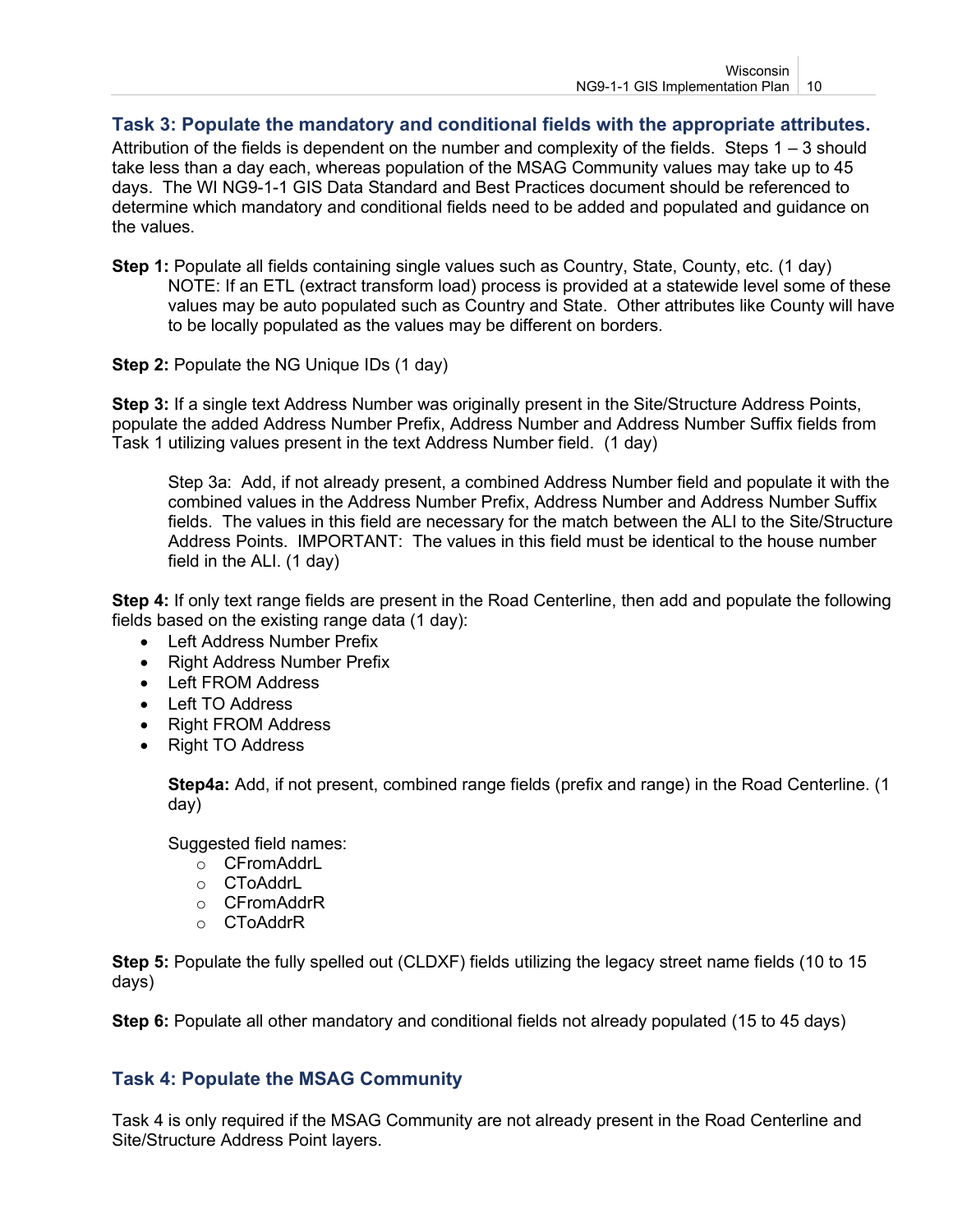The MSAG Community is the only value in the existing E911 databases (MSAG and ALI) to identify where the road or address is geographically located. While it would be ideal for these to match existing community values in the GIS data, this is not common. Due to the reliance on the E911 databases for transition and failover after transition to NG911, the MSAG Community values between the E911 databases and GIS databases is required.

**Step 1:** Review the MSAG to determine if a methodology can be identified for populating the MSAG Community values (postal communities during the time period of the original MSAG development is most common). (1 week)

**Step 2:** Once a methodology is identified, populate the MSAG Community values in the Road Centerline. (1 month)

• If no methodology can be identified, a road-by-road review of the MSAG records will need to be completed to determine the appropriate MSAG Community to be added. Be aware of the Odd, Even, Both (OEB) field present in the MSAG. MSAG table rows can be both (odds and evens), odd or even.

<span id="page-10-0"></span>**Step 3:** Utilizing the Road Centerline MSAG Community values, calculate the Site/Structure Address Point MSAG Community values. (1 week)

### **Task 5: Quality control the GIS data to identify critical errors**

Task 5 is only the process of quality control not the resolution. This task will be dependent on Task 1 under the State Implementation Plan. (1 to 5 days)

Quality Control critical checks include but may not be limited to:

- Field format validation (Critical): Check to identify where fields are not formatted to meet the Wisconsin NG9-1-1 GIS Data Standard.
- Unique Identifier (Critical): Check to identify duplicate unique identifiers within individual or all source feature classes.
- Missing mandatory field values (Critical): Check to identify where mandatory field attribution, as defined in the Wisconsin NG9-1-1 GIS Data Standard, is missing.
- Field values outside of domain (Critical only for mandatory fields): Check to identify where field values are outside of the acceptable domain values as defined by the Wisconsin NG9-1-1 GIS Data Standard.
- Boundary has overlaps (Critical only for PSAP and Provisioning Boundaries initially): Check to identify where overlaps exist between polygons in each boundary feature class.
- Boundary does not cover the Provisioning Boundary (Critical): Check to identify where Emergency Service Boundary do not cover the Provisioning Boundary in its entirety.
- Address found multiple times (Critical): Check to identify where site/structure addresses occur multiple times in a single Site/Structure Address Point dataset. This check analyzes all the street name elements, address elements and zone(s) to determine duplication of address points.
- Site/Structure Address Point outside Provisioning Boundary (Critical): Check to identify where site/structure address points exist outside of the Provisioning Boundary.
- Road centerline segment crosses a boundary layer (Critical only for PSAP and Provisioning Boundaries initially): Check to identify where road segments cross a boundary, and a split should occur. All boundaries where attribute values change should be included in the quality control.
- Road centerline segments have overlapping address range values (Critical): Check to identify where road segments have overlapping address ranges in a given zone. The zone must be defined by the governing entity.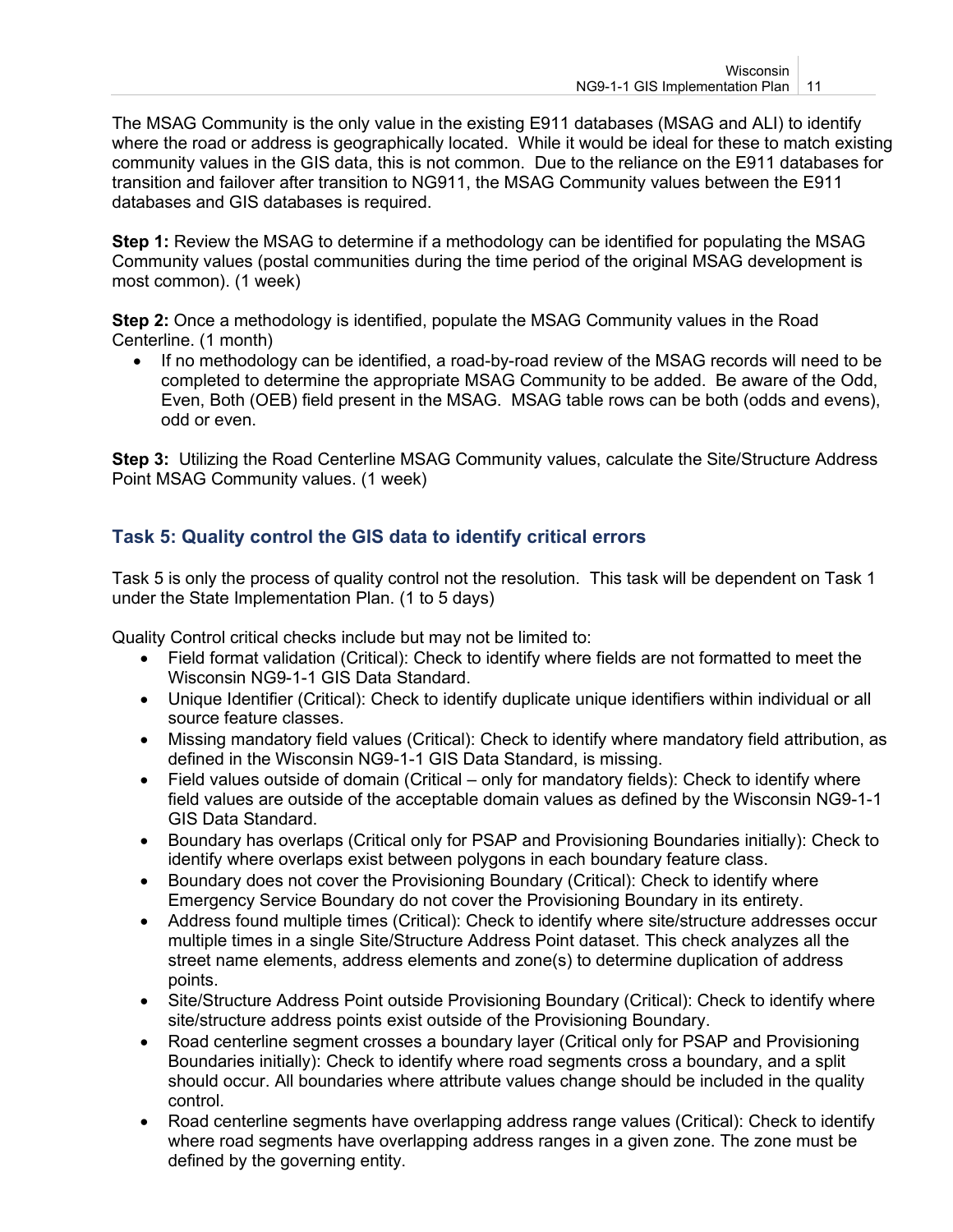- Road centerline outside Provisioning Boundary (Critical): Check to identify where road segments exist outside of the Provisioning Boundary.
- Road centerline multi part geometry (Critical): Check to identify where road segments contain multi part geometry.
- Road centerline complex geometry (Critical, may be non-critical in some systems): Check to identify where road segments contain multi part geometry.
- ALI to Road Centerline Synchronization (Critical):
	- o Fail on full street name: Check to identify where the ALI street name elements and road segment's street name elements are not identical.
	- $\circ$  Fail on zone: Check to identify where the ALI address number and street name elements match the road segment but are not found in the same zone.
	- $\circ$  Fail on address range: Check to identify where the ALI street name elements and zone match the road segment, but the address number falls outside of the road segment's address ranges.
- ALI to Site/Structure Address Point Synchronization (Critical):
	- $\circ$  Fail on full street name: Check to identify where the ALI street name elements and site/structure address point's street name elements are not identical.
	- $\circ$  Fail on zone: Check to identify where the ALI address number and street name elements match the site/structure address point but are not found in the same zone.
	- $\circ$  Fail on address number: Check to identify where the ALI street name elements and zone match the site/structure address point, but no exact address number match can be made.
	- $\circ$  Fail on address number suffix: Check to identify where the ALI address number, street name elements and zone match the site/structure address point, but no exact address number suffix match can be made.

## <span id="page-11-0"></span>**Task 6: Correct quality control critical errors**

**Step 1:** Correct GIS data critical errors as identified in Task 5 (15 to 30 days)

<span id="page-11-1"></span>**Step 2:** Correct MSAG where required to align to the GIS data. These corrections may include updating MSAG Communities, Street Names, High and Low. (30 to 90 days)

### **Task 7: Quality control the GIS data to validate corrections and correct any critical errors found**

This task is the ongoing process of Tasks 5 and 6, which is a continual process until all critical errors are corrected or as GIS data updates occur. (ongoing)

Submission of GIS data for quality control will occur more frequently during the initial correction of critical errors. Once a jurisdiction is critical error free the frequency will be weekly, monthly, or quarterly depending on the number of changes occurring in a jurisdiction. Upon implementation of a GIS derived MSAG, the GIS data will need to be quality controlled each time Road Centerline segments and Site/Structure Address Points are modified or added.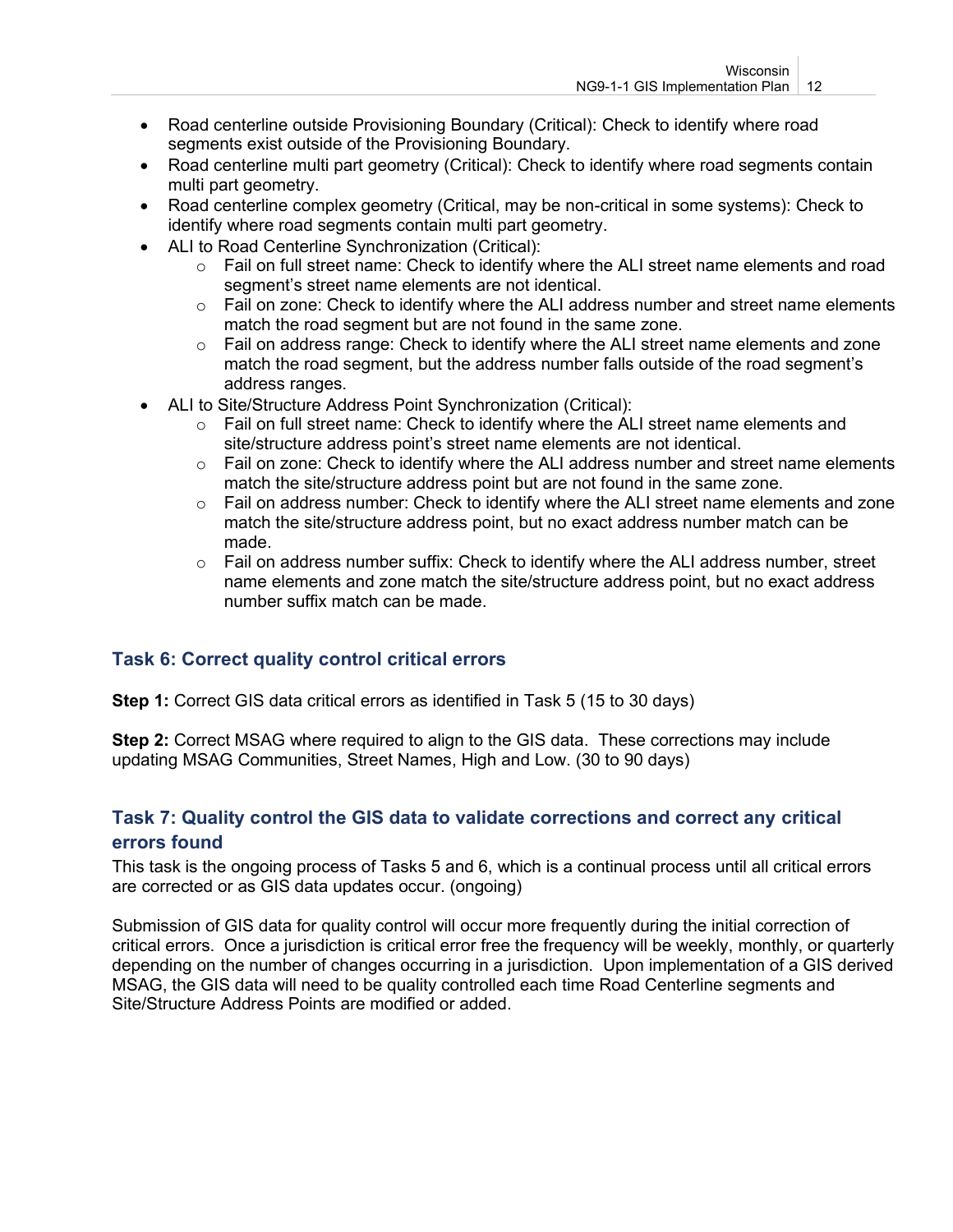#### <span id="page-12-0"></span>**Task 8: Edge Matching with Surrounding Provisioning Boundaries**

This task should be completed after Task 7. Each GIS Data Provider should work with the surrounding Provisioning Boundary GIS Data Providers to align borders.

**Step 1:** Request GIS data from surrounding Provisioning Boundary GIS Data Providers. (5 days)

**Step 2:** Compare provisioning area with each surrounding provisional area. In areas of overlaps and gaps, work with each provisioning GIS Data Provider to match as close as possible. There will be a tolerance within the NG9-1-1 system, so the boundaries do not need to be identical. The typical tolerance is 1 square meter.  $(10 - 14$  days per provisioning area)

**Step 3:** Perform quality control between the data sets to ensure the boundaries are matched as closely as possible. (1 day)

**Step 4:** Align Road Centerlines, if necessary, to the aligned boundaries. (5 – 10 days per provisioning area)

<span id="page-12-1"></span>**Step 5:** Create stitch points, if desired. (5 – 10 days per provisioning area)

#### **Task 9: Provisioning GIS data to the NGCS**

This task is ongoing and dependent on all tasks listed under the State Implementation Plan. (ongoing)

The diagram below shows a simplified workflow between the Local GIS Data Provider, the State GIS Managed Services Provider and the NG9-1-1 Core Service Provider for provisioning GIS data to the NGCS.

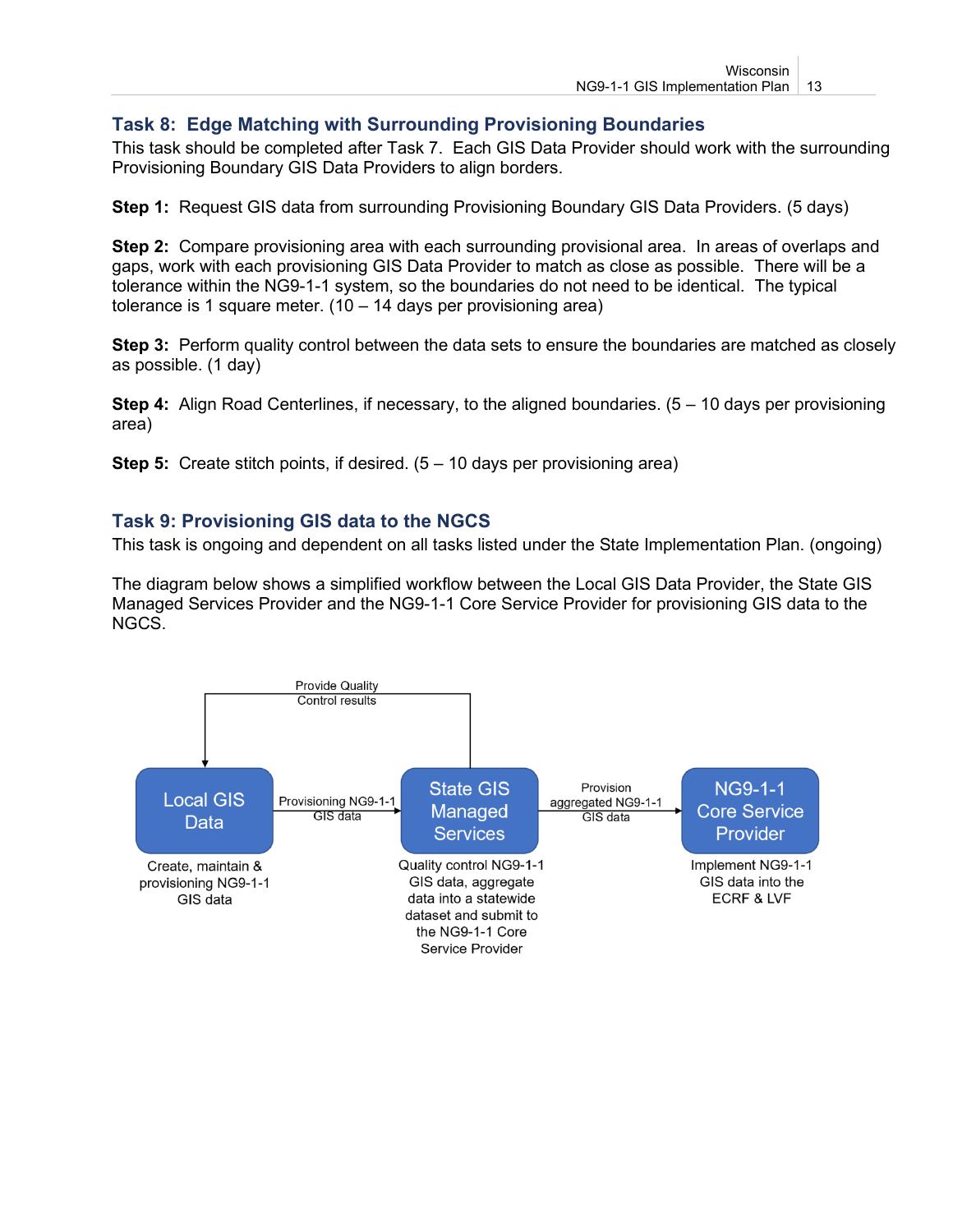# <span id="page-13-0"></span>**Implementation Summary and Timeline**

Each task identified helps to achieve the goal of GIS data preparedness for NG9-1-1. Some tasks will overlap in implementation and others must be completed before moving forward. The following chart provides the chronological order, by month, for all tasks outlined for the State Implementation Plan.

|                   | December 2021    |                |                                                                                                                                                            |  |  |  |
|-------------------|------------------|----------------|------------------------------------------------------------------------------------------------------------------------------------------------------------|--|--|--|
| Entity            | Task             | <b>Step</b>    | <b>Description</b>                                                                                                                                         |  |  |  |
| State             | 1                | 1              | Determine the requirements of the NG9-1-1 GIS Data Management System and Services                                                                          |  |  |  |
| State             | $\overline{2}$   | $\mathbf 1$    | Acquire the GIS requirements from the NGCS provider                                                                                                        |  |  |  |
| January 2022      |                  |                |                                                                                                                                                            |  |  |  |
| Entity            | <b>Task</b>      | <b>Step</b>    | <b>Description</b>                                                                                                                                         |  |  |  |
| State             | 1                | $\overline{2}$ | Determine the contracting requirements (e.g., RFP) for the system                                                                                          |  |  |  |
|                   |                  |                | September 2022 - PENDING FINAL PROCUREMENT PROCESS & TIMELINES                                                                                             |  |  |  |
| Entity            | <b>Task</b>      | <b>Step</b>    | <b>Description</b>                                                                                                                                         |  |  |  |
| State             | 2                | 3              | Coordinate with the NG9-1-1 GIS Data Management System and Services partner on items to<br>be addressed in Task 2, Step 1                                  |  |  |  |
| State             | $\overline{2}$   | 4              | Update the WI NG9-1-1 GIS Data Standard and Best Practices document to include the items<br>identified in Task 2, Step 1                                   |  |  |  |
| October 2022      |                  |                |                                                                                                                                                            |  |  |  |
| Entity            | <b>Task</b>      | <b>Step</b>    | <b>Description</b>                                                                                                                                         |  |  |  |
| <b>State</b>      | $\overline{2}$   | 5              | Develop guidance for local GIS Data Providers in conjunction with the NGCS provider and GIS<br>Data Management provider                                    |  |  |  |
|                   | November 2022    |                |                                                                                                                                                            |  |  |  |
| Entity            | <b>Task</b>      | <b>Step</b>    | <b>Description</b>                                                                                                                                         |  |  |  |
| State             | 2                | 6              | Communicate requirements to local GIS Data Providers                                                                                                       |  |  |  |
| January 2023      |                  |                |                                                                                                                                                            |  |  |  |
| Entity            | Task             | <b>Step</b>    | <b>Description</b>                                                                                                                                         |  |  |  |
| State             | 1                | 4              | Implement the NG9-1-1 GIS Data Management System and Services                                                                                              |  |  |  |
| March 2023        |                  |                |                                                                                                                                                            |  |  |  |
| Entity            | Task             | <b>Step</b>    | <b>Description</b>                                                                                                                                         |  |  |  |
| State             | 3                | 1              | Determine ongoing topics needing to be covered in the training and guidance                                                                                |  |  |  |
| <b>April 2023</b> |                  |                |                                                                                                                                                            |  |  |  |
| Entity            | Task             | <b>Step</b>    | <b>Description</b>                                                                                                                                         |  |  |  |
| State             | 3                | $\overline{2}$ | Develop NG9-1-1 guidance in various formats including, but not limited to, documentation,<br>step-by-step instructions and videos, based on Task 3, Step 1 |  |  |  |
| State             | 4                | $\mathbf{1}$   | Implement quality control checks to identify critical errors in the NG9-1-1 GIS data as defined<br>in Task 2                                               |  |  |  |
| <b>State</b>      | 4                | $\overline{2}$ | Develop quality control guidance for local GIS Data Providers on the correction of quality<br>control errors identified and applicable exception codes     |  |  |  |
| State             | 4                | $\overline{3}$ | Determine the frequency of local GIS data submissions for quality control                                                                                  |  |  |  |
| May 2023          |                  |                |                                                                                                                                                            |  |  |  |
| Entity            | <b>Task</b>      | <b>Step</b>    | <b>Description</b>                                                                                                                                         |  |  |  |
| State             | 3                | 3              | Develop NG9-1-1 training based on Task 3, Steps 1 and 2                                                                                                    |  |  |  |
| State             | 3                | 4              | Determine the number of training sessions and method of training, in-person and/or virtual                                                                 |  |  |  |
| State             | 3                | 5              | Deliver guidance to local GIS Data Providers                                                                                                               |  |  |  |
| State             | 4                | 4              | Determine a method of reporting local GIS data submissions quality control results statewide                                                               |  |  |  |
|                   | <b>June 2023</b> |                |                                                                                                                                                            |  |  |  |
| Entity            | Task             | <b>Step</b>    | <b>Description</b>                                                                                                                                         |  |  |  |
| State             | 3                | 5              | Deliver additional training to local GIS Data Providers                                                                                                    |  |  |  |
| Ongoing           |                  |                |                                                                                                                                                            |  |  |  |
| Entity            | Task             | <b>Step</b>    | <b>Description</b>                                                                                                                                         |  |  |  |
| State             | 3                | 6              | Re-evaluate the training and guidance every 6 months.                                                                                                      |  |  |  |
| <b>State</b>      | 4                | 5              | Monitor quality control to ensure local GIS data submissions are meeting requirements                                                                      |  |  |  |

## <span id="page-13-1"></span>**State Estimated Timeline**